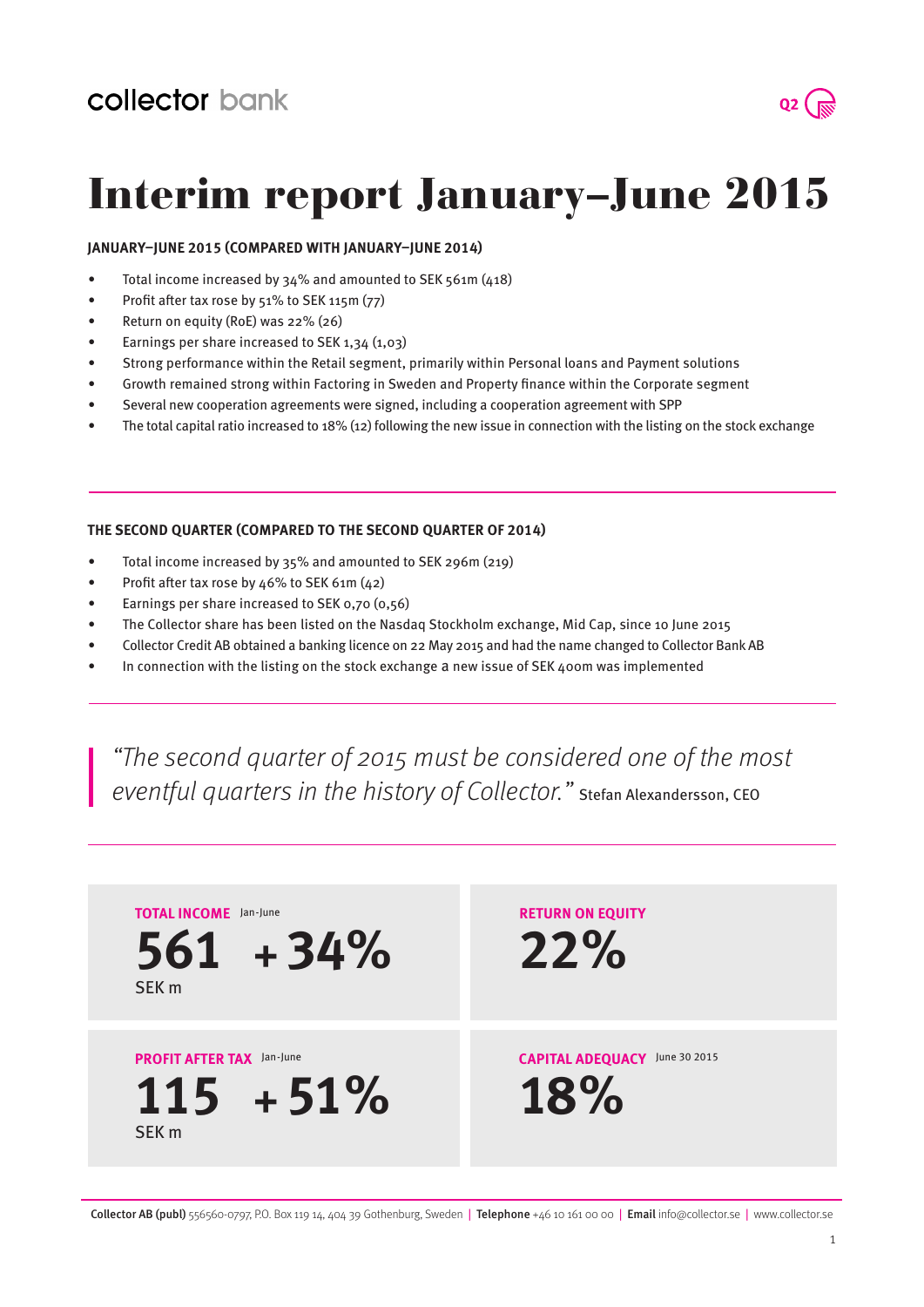

#### **this is collector**

Collector is a niche bank that offers cost-effective and innovative financial solutions to private and corporate customers. Collector is a growth company and has experienced an annual organic revenue growth of over 30% and a profit growth (EBT) of over 40% since 2005. The business is conducted within two segments: Retail and Corporate. Within the Retail, the Company is engaged in lending to private individuals, invoice and payments by instalments to e-commerce and retail customers, credit card services and deposits. The Corporate segment includes factoring and company credits directed mainly towards small and medium-sized enterprises, property finance, assignment debt collection and the acquisition of portfolios of overdue receivables. The Company has offices in Gothenburg (the head office), Stockholm, Malmö, Helsinki and Oslo. The Group is comprised of the parent company, Collector AB (publ); the wholly owned subsidiary, Collector Bank AB, in which the main operations are conducted; and Collector Finance & Law AB and Collector Norge AS, which are active in commissioned services and debt collection.

#### **Key ratios**

| <b>SEK million</b>                                 | Q2 2015         | Q2 2014    | %    | Jan-June<br>2015 | Jan-June<br>2014 | %    | 2014       |
|----------------------------------------------------|-----------------|------------|------|------------------|------------------|------|------------|
| <b>Total income</b>                                | 296             | 219        | 35%  | 561              | 418              | 34%  | 916        |
| Profit before tax (EBT)                            | 79              | 54:        | 47%  | 148              | 98               | 51%  | 244        |
| Profit after tax                                   | 61              | 42         | 46%  | 115              | 77:              | 51%  | 188        |
| Earnings per share, SEK <sup>1</sup>               | 0,70            | 0,56       | 25%  | 1,34:            | 1,03             | 30%  | 2,35       |
| Average number of shares <sup>1</sup>              | 86789142        | 74 382 100 |      | 86 144 7 26      | 74 382 100       |      | 79 831 081 |
| Capital base <sup>3,10</sup>                       | 1 2 6 6         | 589        | 115% | 1 2 6 6          | 589              | 115% | 906        |
| Equity                                             | 1483            | 685:       | 117% | 1483             | 685              | 117% | 995        |
| Total capital ratio, % <sup>4,10</sup>             | 18,1            | 11,5       |      | 18,1             | 11,5             |      | 14,9       |
| Return on equity, $\%^5$ (RoE)                     | 22,0            | 25,8       |      | 22,0             | 25,8             |      | 23,1       |
| Equity per share, SEK <sup>6</sup>                 | 16 <sup>1</sup> | 9,1        | 74%  | 16               | 9,1              | 74%  | 13,4       |
| Equity-to-assets ratio, $\%^7$                     | 17,7            | 11,8       |      | 17,7             | 11,8             |      | 15,2       |
| Credit losses, % <sup>8</sup>                      | 1,5             | 1,3        |      | 1,5              | 1,3              |      | 1,4        |
| Average number of full-time employees <sup>9</sup> | 246             | 217:       | 13%  | 244              | 216              | 13%  | 229        |
| Investments in intangible fixed assets             | 13              | 15         |      | 24               | 21               |      | 33         |

1) The period's profit after tax attributable to the period's average number of outstanding ordinary shares, before and after dilution. The period's profit has been adjusted for dividends attributable to preference shares.

2) The period's average number of ordinary shares before and after dilution. The number of shares has been adjusted retroactively due to a resolution by the Annual General Meeting to split shares.

3) See Note 4 on page 16.

4) Capital base divided by total capital requirement. Refers to the financial group of companies. See Note 4 on page 16.

5) Profit after tax in relation to average equity. Rolling, 12 months.

6) Equity divided by the number of outstanding shares at the end of the period. The number of shares has been adjusted retroactively due to a resolution by the Annual General Meeting to split shares.

7) Equity divided by total capital at the end of the period.

8) Credit losses in relation to lending and other accounts receivable. Rolling, 12 months.

9) Including employees on fixed-term contracts, but not on parental leave or leave of absence.

10) As per 30 June 2015, the capital base does not include profit for the period 1 January–30 June 2015 for the financial group of companies amounted to SEK 115m. If the period's profit is included, the capital base for the financial group of companies amounted to SEK 1 381m as per 30 June 2015 and the total capital ratio amounted to 19,7%.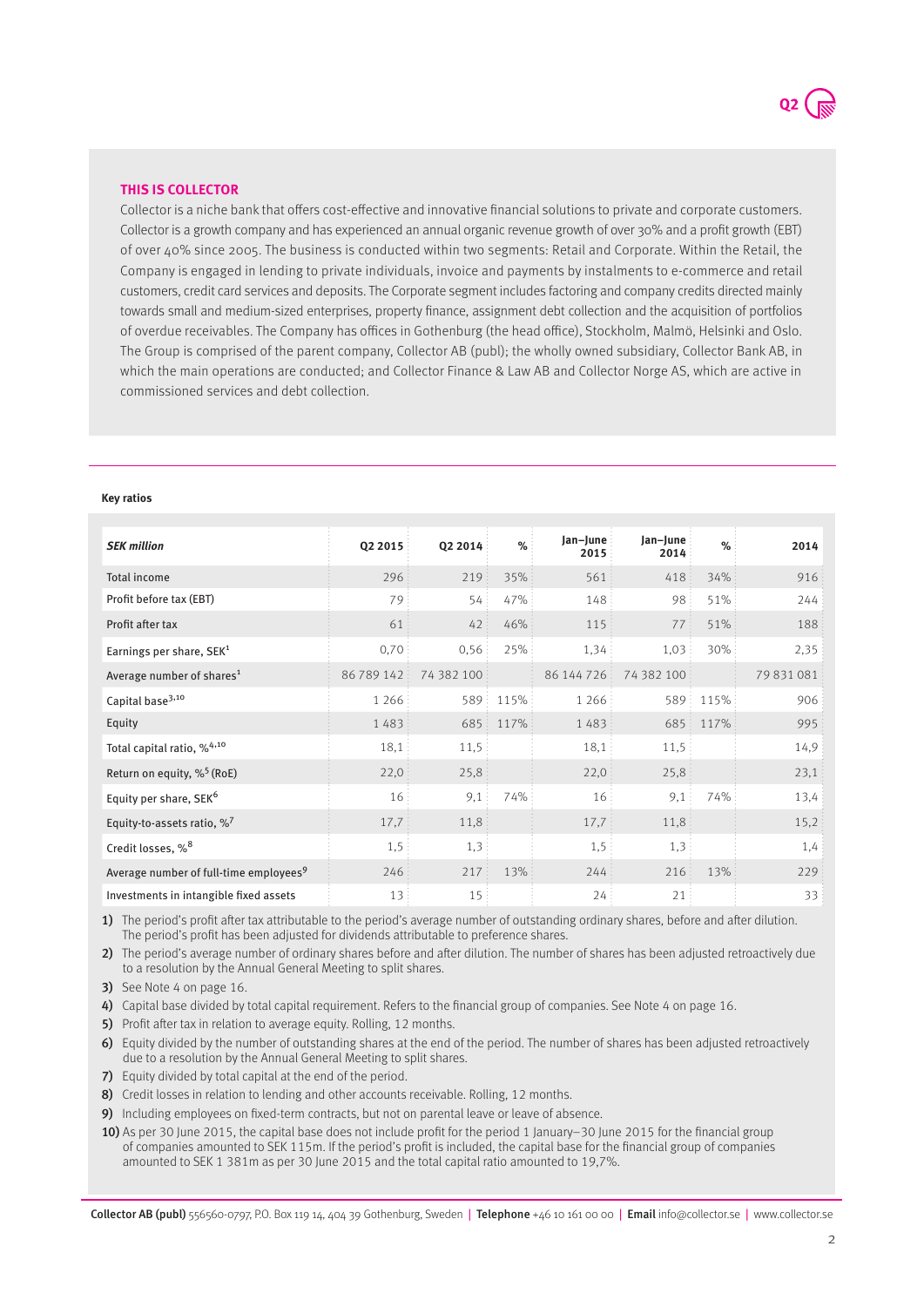# CEO´s comment



The second quarter of 2015 must be considered one of the most eventful quarters in the history of Collector. The quarter was characterised by the receipt of our banking licence from Finansinspektionen (the Swedish Financial Supervisory Authority) and by the fact that the Collector share started trading on the Nasdaq Stockholm exchange.

We applied to become a bank primarily for reasons of communication – the fact that we are a bank makes it easier for others to understand our business. It is important to emphasize that our banking licence does not alter our operations in any way. Nor are we affected to any great extent by new legislation and regulations that might otherwise have caused us to incur additional costs or exposed us to additional regulatory risks. Collector will continue to be an entrepreneurial, efficient and strongly customer-centric niche bank.

Collector's initial public offering ("IPO") was received well by the market. Investors' positive view of Collector was reflected in the fact that the share was substantially oversubscribed prior to the first day of trading. The owners' intention with the IPO was primarily to gain more effective access to the capital market; they had no intention of terminating their ownership. All owners have retained significant holdings also after the listing and the largest shareholder, Fastighets AB Balder, sold no shares at all.

On a more personal note, I was very pleased to see that just over 80% of all employees subscribed for shares in the IPO, on the same terms and conditions as the other new shareholders. This shows the level of faith in Collector's business model and future held by those of us who work at Collector. The banking license and the IPO have in common that they reinforce our already high level of quality with regard to procedures and matters of "corporate housekeeping."

There is one thing that Collector has always succeeded in, the unique combination of properly structured procedures and the constant focus on quality with a culture strongly permeated by innovation, entrepreneurship and commitment. This combination, which is not self-evident, is an important reason for Collector's success.

## "Collector's position on the market and our ability to use this position have never been better than at present."

Our operations continued to perform well in the first six months. As usual, the level of activity is very high in the Company, and both order intake and the level of product development are at an all-time high in the Retail and the Corporate segments alike. I am pleased to divulge that we will release a truly excellent new digital service on the Retail side in the second half of this year. The number of retail customers is now well above 3 million, and the number of corporate customers is at a record high.

Finally, I wish to welcome all new shareholders to Collector. Those of us who work at Collector will continue to run Collector at high speed, with quality and a long-term focus, in a manner strongly characterized by our core values: entrepreneurship, commitment and ethics. Collector's position on the market and our ability to use this position have never been better than at present.

**Stefan Alexandersson** CEO

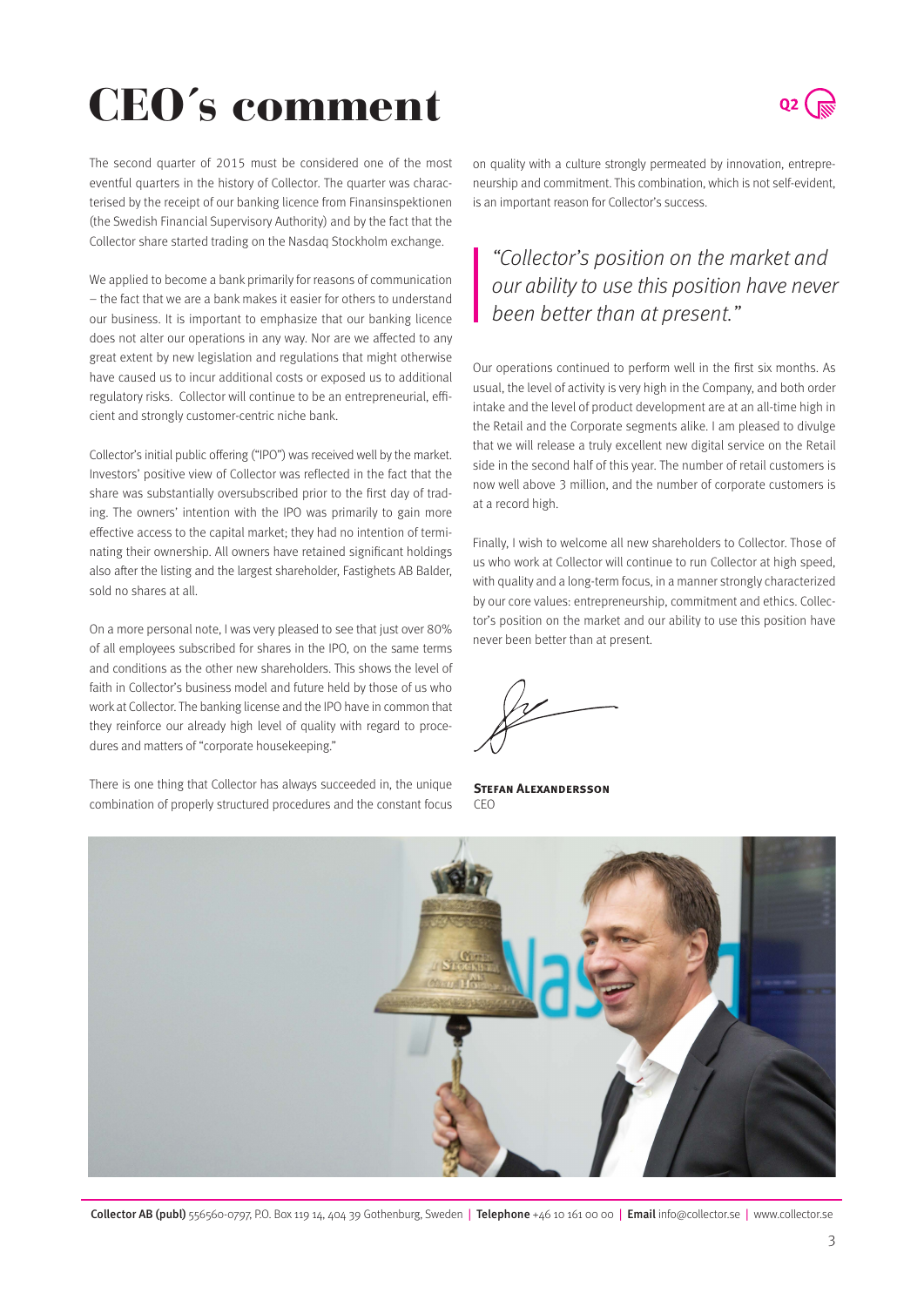# The Group's development

### **The Group's income and profit**

#### **January–June 2015**

The Group's operations continued their strong growth in the period. Total income increased by 34% compared to the corresponding period in the previous year and amounted to SEK 561 million (418). The growth primarily stems from expanding volumes in Payment solutions for e-commerce and retail chains, Property finance, Personal loans and Factoring. However, all product areas are growing. Qliro, which is a customer within the product area Payment solutions for e-commerce, has made a positive contribution to the growth. Qliro's volumes will, as previously communicated, decrease in 2015, and potentially also in 2016. If Qliro were to be excluded in full, the growth in total income would amount to 25–28% instead of 34%.

Profit before tax (EBT) increased by 51% and amounted to SEK 148 million (98). The improved result was caused by a combination of higher income, reduced operating expenses and a lower cost of funding. The period's profit after tax increased by 51% to SEK 115 million, corresponding to a profit margin of 22% (26). Earnings per share increased by 30% to SEK 1.34 (1.03). The new issue, which resulted in a higher number of shares in connection with the listing, will have an effect on earnings per share. In the second quarter, this effect is rather small, as earnings per share are calculated based on the average number of shares in the period. The effect will be greater in future reports.

#### **April–June 2015**

In the second quarter, Collector had a total income of SEK 296 million (219), corresponding to a growth of 35%. Profit before tax (EBT) increased by 47% and amounted to SEK 79 million (54). The period's profit after tax increased by 46% to SEK 61 million (42), corresponding to a profit margin of 21% (19). Earnings per share increased by 25% to SEK 0.70 (0.56), also taking the new issue into account that was carried out in connection with the listing.

#### **Expenses**

In the first six months, we benefited from economies of scale that resulted in lower operating expenses viewed as a percentage. These expenses chiefly related to the cost of credit checks, postage fees and bank fees. The cost of funding also dropped over the period. Costs related to the IPO totalled SEK 34 million. Of these costs, SEK 1 million affected the profit and SEK 33 million affected equity. The positive tax effect was then accounted for in equity.

#### **Credit losses**

Credit losses remain at a low level, even if they have risen marginally in the second half of the year to 1.5% (1.3). This increase depends on a higher rate of reservations in Denmark and countries outside the Nordic region on Payment solutions for e-commerce. This higher rate of reservations has been taken into account and is offset by higher margins.

#### **Financial position**

Collector's credit portfolio drives our future growth and profitability. As at 30 June, the credit portfolio amounted to SEK 6,535 million (4,798) with a growth of 36%. In the credit portfolio Property finance, Factoring and Corporate lending as well as Personal loans showed the strongest portfolio growth in the first six months. Payment solutions for e-commerce has good growth but at the same time high duration of the portfolio. Collector's liquidity surplus has been invested in Swedish municipal bonds, corporate bonds and with Nordic banks. The Group's financial investments totalled SEK 148 million (0), and cash and cash equivalents amounted to SEK 1,412 million (739) at the end of the period. Collector funds its operations through deposits aimed at the general public. It also has bank facilities of SEK 400 million, but these were remained unutilized at the end of the period. The liability for deposits from the general public amounted to SEK 6,514 million (4,760) at the end of the period.

#### **Capital and total capital ratio**

In connection with the listing on the stock exchange, a new issue of SEK 400 million was implemented in order to reinforce the capital base and enable future growth. The capital base for the financial group of companies amounted to SEK 1,266 million (589) at the end of the period, and the capital requirement totalled SEK 561 million (412), resulting in a capital surplus of SEK 706 million (178). Total capital ratio amounted to 18% (12).



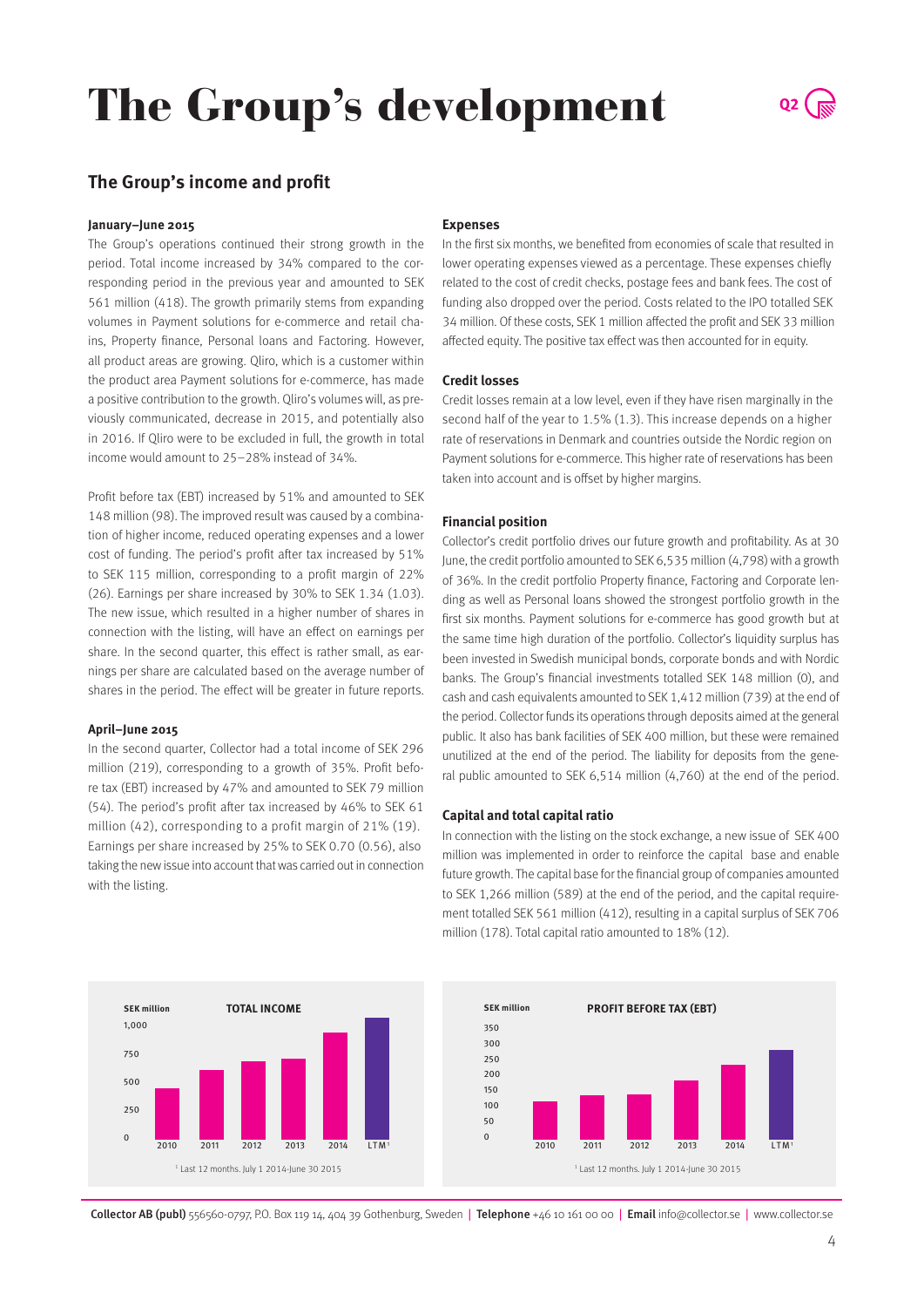### **Segment performance**

#### **Retail**

The Retail segment performed very well in the first six months. Total external income rose by 37%, totalling SEK 384 million (281). The return improved due to increased volumes from existing customers, but also due to a good inflow of new customers, coupled with lower costs. EBT for the Retail segment increased by 52% and amounted to SEK 98 million (65). The segment performed well in the second quarter, as well, with good growth of 36% in income and a 48% growth in EBT.

Personal loans experienced a considerable inflow of new customers, primarily in Sweden. May saw the introduction of a new credit process with an increased maximum limit of SEK 250,000, a longer duration of up to 15 years and the opportunity for existing customers to increase their total personal loan commitment. The credit process means increased volume and reduced risk.

The Payment solutions for e-commerce and retail chains product area had the highest growth in the Retail segment, both with regard to total income and contribution margin. The product area experienced excellent growth in all countries, both within and outside of the Nordic region. Volumes in Finland were somewhat reduced in June as Qliro now handles this business internally. However, the volume for other customers expanded in Finland.

Growth was good in the Cards product area, even though the inflow of new customers was lower in anticipation of the change of systems. The work on replacing the existing card systems has begun and will be finalized in the fourth quarter of 2015. A dialogue has been opened with several existing corporate customers on the possibility of issuing co-branded cards.

Deposits have increased, both due to new customers and due to higher deposits by existing customers. Due to the flow of liquidity, the interest on deposits was reduced in May and early July, and a ceiling was introduced on a maximum deposit of SEK 10 million. To our great pleasure, many deposit customers chose to subscribe for Collector shares in connection with the listing.

#### **Corporate**

In the first six months, the Corporate segment continued its strong growth, primarily in Sweden and Norway. External income amounted to SEK 177 million (137), which is a 29% increase. The return, both in absolute figures and in relation to total capital, improved significantly due to a combination of higher income, low credit losses and reduced operating expenses and costs of funding. Profit before tax (EBT) in the Retail segment amounted to SEK 50 million (34), an increase of 49%. The excellent performance continued in the second quarter, with an external income of SEK 97 million (72) and an EBT of SEK 27 million (18).

For the Factoring and Corporate lending products, the first quarter was characterized by strong growth in Sweden but somewhat weaker growth in Norway and Finland. Fortunately, growth in Sweden continued, and Norway also experienced strong growth in the second quarter, with a good inflow of new customers. The contribution margin improved more than the total income, due to economies of scale and the lower cost of funding.

The Property finance product showed the highest growth, both with regard to total income and contribution margin in the segment. A total number of 11 property loans were approved in the second quarter. A tough selection process for new business with a focus on low risk has been maintained.

Overdue receivables continue to perform well with an excellent cash flow, primarily with regard to the newer portfolios.

Assignment debt collection has grown primarily in Sweden, where focus now lies in developing new digital services to customers.

#### **The Private segment**

#### **The business encompasses**

- Personal loans
- Payment solutions for e-commerce and retailchains
- Cards collector easyliving and Collector easycard
- Savings accounts in Sweden and Finland

#### **The Corporate segment**

**The business encompasses**

- Factoring and Corporate lending, primarily aimed at small and medium-sized companies
- Property finance focused on Stockholm, Gothenburg, the Öresund region and student cities
- Acquisition of portfolios overdue receivables
- Assignment debt collection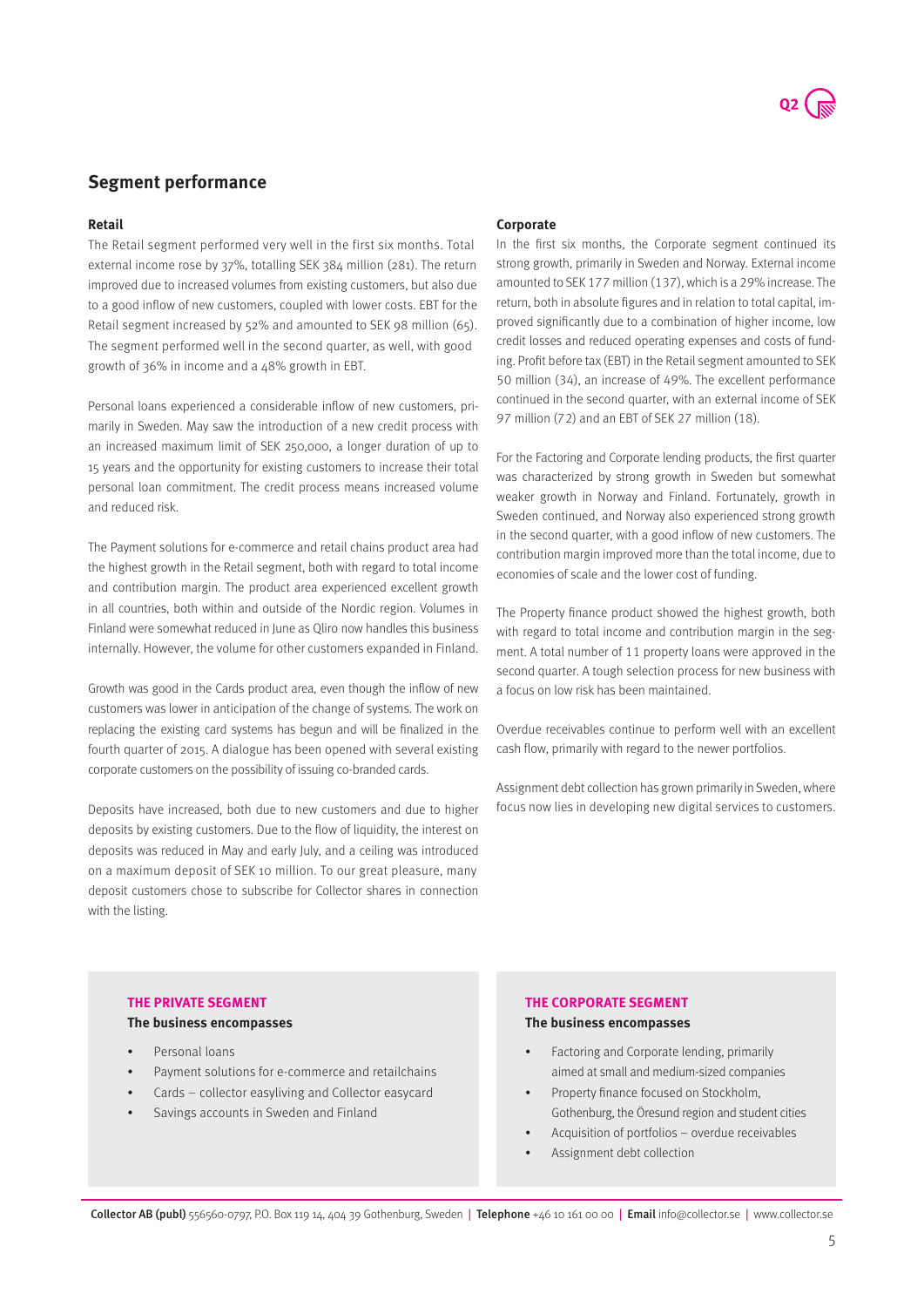### **Other**

#### **Banking licence**

On 22 May 2015, Collector Bank AB obtained a licence to conduct banking operations from Finansinspektionen (the Swedish Financial Supervisory Authority). The licence improves Collector's ability to strengthen its position on the market.

#### **Significant risks and uncertainty factors**

In its operations, Collector is exposed to a variety of financial risks: market risk (currency risk, price risk, fair value interest risk, cash flow interest risk), credit risk and liquidity risk. The Group's comprehensive risk management policy is focused on the unpredictability of the financial markets and strives to minimize potential adverse effects on the Group's financial performance.

The Group uses derivative instruments to counteract certain risk exposures. Risk management is handled by Group management in accordance with policies adopted by the Board of Directors. The Board of Directors adopts written policies for comprehensive risk management, as well as for specific areas such as currency risk, interest rate risk, credit risk and the use of derivatives and similar financial instruments.

The Group's risk structure and its risk, liquidity and asset management are described in detail in the prospectus "Invitation to acquire shares in Collector AB (publ)" on pages 5–7 and 65–69, which is available at www.collector.se. After that, there have been no significant changes except as reported in this interim report.

#### **Financial group of companies**

The Parent Company, Collector AB (publ), is part of a financial group of companies (consolidated situation) that includes the subsidiaries Collector Bank AB, PayPort GmbH and Collector Norge AS. All companies are fully consolidated. Collector Finland Oy was merged into Collector Bank AB on 1 April. The entire financial group of companies is under the supervision of the Swedish Financial Supervisory Authority, and it is subject to the Swedish Financial Supervisory Authority's regulations regarding capital adequacy and large exposures. Collector Finance & Law AB is a wholly owned subsidiary of Collector AB (publ), but is not included in the financial group of companies.

#### **Ownership structure 30 June 2015**

| <b>Shareholders</b>           | %     | <b>Shareholders</b> | $\%$  |
|-------------------------------|-------|---------------------|-------|
| Fastighets AB Balder          | 44.1% | Helichrysum Gruppen | 3.7%  |
| StrategiQ Capital             | 12.7% | Muirfield Invest    | 3.2%  |
| Ernström Kapitalpartner       | 9.5%  | Andra AP-fonden     | 3.0%  |
| Swedbank Robur Fonder         | 6.0%  | Vante AB            | 1.4%  |
| Skandinaviska Enskilda Banken | 4.1%  | Danica Pension      | 1.0%  |
|                               |       | Other shareholders  | 11.3% |
|                               |       | Total               | 100%  |

#### **Parent Company**

The Parent Company is a holding company. Operating income amounted to SEK 28m (21) in the first six months and SEK 17m (9) in the second quarter and pertains to intra-Group administrative services. Profit/ loss before tax amounted to SEK -5m (-4) in the first six months and SEK -2m (-4) in the second quarter. Profit/loss after tax amounted to SEK -4m (-4) in the first six months and SEK -2m (-4) in the second quarter. The Parent Company's cash and cash equivalents totalled SEK 365m (1) as at 30 June 2015, and equity totalled SEK 675m (103).

#### **Shares and share capital**

The share capital amounted to SEK 9,335,550 as at 30 June 2015, divided into 93,355,502 ordinary shares. The Company has one (1) class of shares. Each share confers on the holder the right to one vote in the general meeting. The Collector share ("COLL") was listed on the Nasdaq Stockholm exchange, in Mid Cap, on 10 June 2015. The offer was fully subscribed, including the overallotment option, and was comprised of a total of 18,181,818 shares, of which 7,272,727 were newly issued shares and 10,909,091 were existing shares. The offer price was set at SEK 55 per share. The total value of the offering amounted to approximately SEK 1bn, and Collector received approximately SEK 375m in equity after issue costs. At the end of the period, the final price paid for the Collector share was SEK 64.50, corresponding to a market value of approximately SEK 6 billion. The total number of shareholders was 4 055 as at 30 June 2015.

#### **Employees**

The average number of full-time employees amounted to 246 (FTE) in the period April-June 2015. The number of full-time employees includes employees on fixed-term contracts, but not on parental leave or a leave of absence. The total number of new recruitments in the second quarter was 36.

#### **Relationships with related parties**

Collector provides debt collection services to Balder. Collector also provides property finance to Oscar Properties. These transactions are carried out on market terms. Deposits are also made by related parties and in accordance with applicable market terms for Collector's deposit accounts.

#### **Significant events after the end of the quarter**

There are no significant events after the end of the quarter.

#### **Presentation to investors, analysts and media**

A telephone conference, streamed live, will be held on 17 July 9:30 am (CET), where Stefan Alexandersson, CEO, and Pia-Lena Olofsson, CFO, will present the report and answer questions. The telephone conference will be held in Swedish. To participate in the conference, please call +46 8 566 426 96. A recording of the telephone conference, including the presentation materials, will be made available on our website after the event, at www.collector.se/investerare.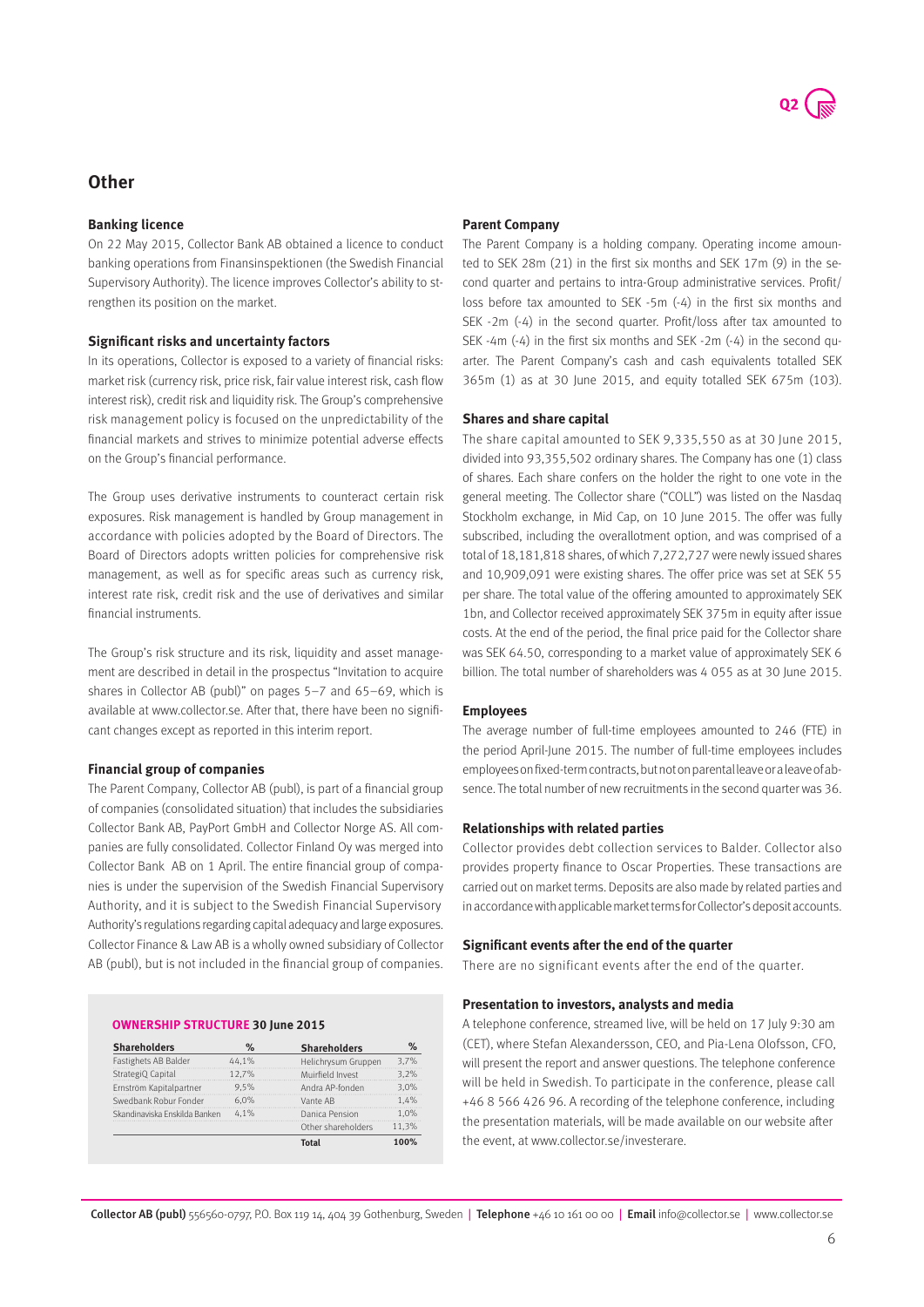$Q<sub>2</sub>$ 

The Board of Directors and the CEO affirm that this interim report provides an accurate overview of the operations, financial position and performance of the Group and the Parent Company, and describes the significant risks and uncertainties faced by the Parent Company and the companies in the Group.

This report has not been audited by the accountants.

Gothenburg, 17 July 2015

#### **The Board of Directors.**

Lena Apler, Chairman Erik Selin, Vice Chairman Johannes Nyberg Charles Kinell Christoffer Lundström Helena Levander Vilhelm Schottenius Stefan Alexandersson, CEO The information in this report is such that Collector is required to disclose in accordance with the Swedish Securities Market Act and/or the Swedish Financial Instruments Trading Act. The information was submitted for publication at 8.15 am (CET) on 17 July 2015.

#### **Future reporting dates** Interim report January–September 2015

| Interim report January-September 2015 | Year-end report 2015 |
|---------------------------------------|----------------------|
| 3 November 2015                       | 17 February 2016     |

#### **Contact**

For further information, please contact:

**CEO Stefan Alexandersson** | Phone: +46 706-07 38 87 | Email: stefan.alexandersson@collector.se

**CFO Pia-Lena Olofsson** | Phone: +46 708- 58 04 53 | Email: pia-lena.olofsson@collector.se

**IR Clara Bolinder-Lundberg** | Phone: +46 707- 19 84 43 | Email: clara.bolinderlundberg@collector.se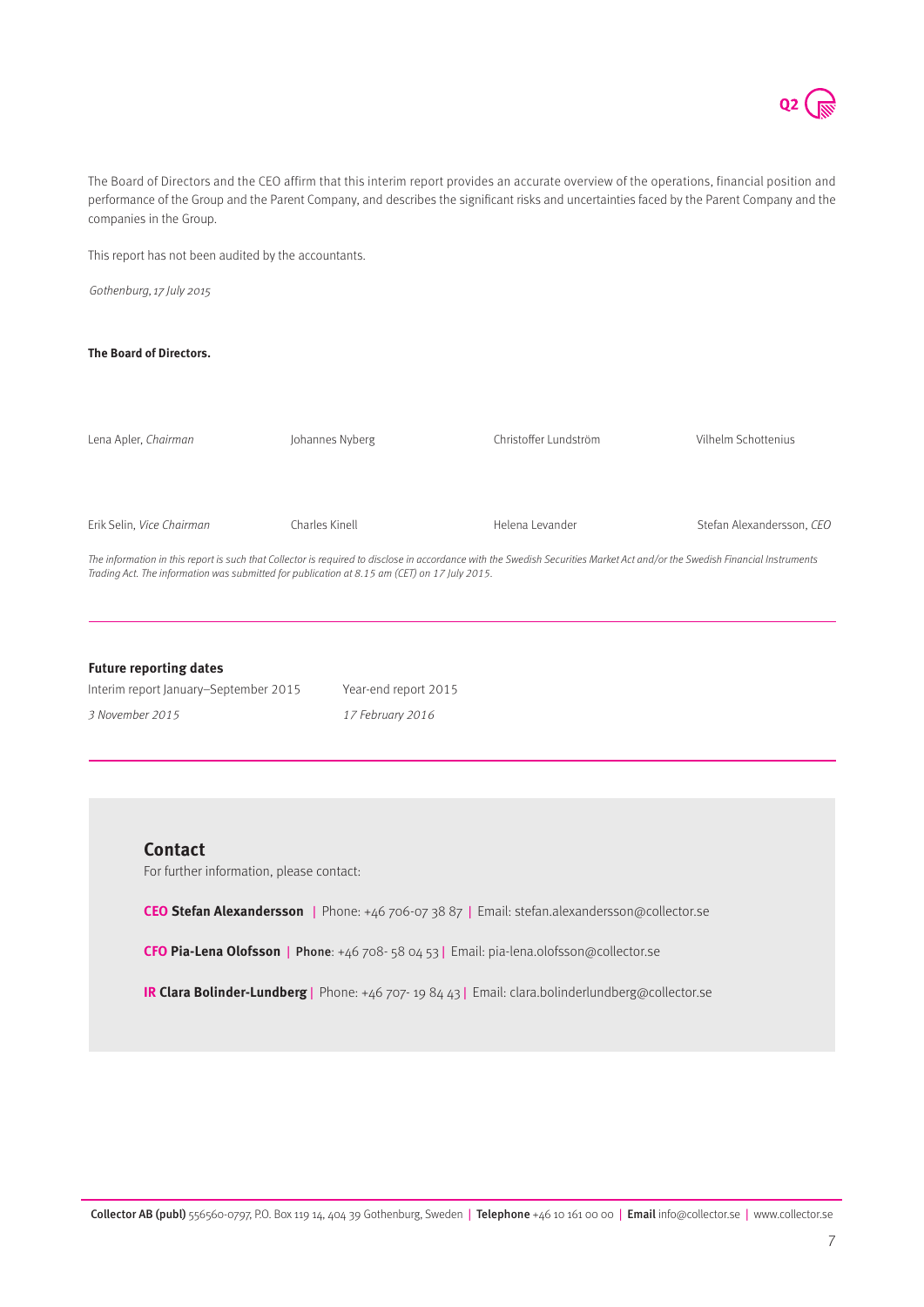## **Income statement**

## Group

| Amounts in SEK million                                                                                                          |                | Q2 2015  | Q2 2014        | Jan-Jun 2015 |                          | Jan-Jun 2014 Full year 2014 |
|---------------------------------------------------------------------------------------------------------------------------------|----------------|----------|----------------|--------------|--------------------------|-----------------------------|
| Total income                                                                                                                    | $\overline{2}$ | 296      | 219            | 561          | 418                      | 916                         |
|                                                                                                                                 |                | 296      | 219            | 561          | 418                      | 916                         |
| <b>Operating expenses</b>                                                                                                       |                |          |                |              |                          |                             |
| Personnel costs                                                                                                                 |                | $-42$    | $-41$          | $-86$        | $-81$                    | $-160$                      |
| Depreciation of property, plant and equipment and amortization of<br>intangible fixed assets                                    |                | -7       | $-5$           | $-13$        | $-10$                    | $-22$                       |
| Other profit/loss - net                                                                                                         |                | $\Omega$ | $\Omega$       | $\Omega$     | $\Omega$                 | $\Omega$                    |
| Other costs                                                                                                                     | 3              | $-147$   | $-95$          | $-271$       | $-183$                   | $-396$                      |
| <b>Operating expenses</b>                                                                                                       |                | $-196$   | $-141$         | $-370$       | $-274$                   | $-578$                      |
| <b>Operating profit/loss</b>                                                                                                    |                | 100      | 77             | 191          | 144                      | 338                         |
| Profit/loss from financial items                                                                                                |                |          |                |              |                          |                             |
| Profit/loss from sales of subsidiaries                                                                                          |                |          |                |              |                          | $-1$                        |
| Financial income                                                                                                                |                | $\Omega$ | $\overline{2}$ | 1            | 5                        | 6                           |
| Financial expenses                                                                                                              |                | $-21$    | $-26$          | $-44$        | $-50$                    | $-99$                       |
| Profit/loss after financial items                                                                                               |                | 79       | 54             | 148          | 98                       | 244                         |
| Income tax                                                                                                                      |                | $-18$    | $-12$          | $-33$        | $-22$                    | $-56$                       |
| Profit/loss for the year                                                                                                        |                | 61       | 42             | 115          | 77                       | 188                         |
| Attributable to:                                                                                                                |                |          |                |              |                          |                             |
| The Parent Company's shareholders                                                                                               |                | 61       | 42             | 115          | 77                       | 188                         |
| Holdings without controlling influence                                                                                          |                |          |                |              | $\overline{\phantom{0}}$ |                             |
|                                                                                                                                 |                | 61       | 42             | 115          | 77                       | 188                         |
| Earnings per share for profit attributable to the Parent Company's<br>shareholders during the year (expressed in SEK per share) |                |          |                |              |                          |                             |
| - Before dilution                                                                                                               |                | 0.70     | 0.56           | 1.34         | 1.03                     | 2.35                        |
| - After dilution                                                                                                                |                | 0.70     | 0.56           | 1.34         | 1.03                     | 2.35                        |

## **Statement of comprehensive income**

## **Group**

|                                                           | 2014 | Jan-Jun<br>2015 | jan–jun 2014 - Full yeai |  |
|-----------------------------------------------------------|------|-----------------|--------------------------|--|
| Profit/loss for the year                                  |      |                 |                          |  |
| Other comprehensive income                                |      |                 |                          |  |
| Items that later can be reversed in the income statement: |      |                 |                          |  |
| Exchange rate differences                                 |      |                 |                          |  |
| Total comprehensive income for the period                 |      |                 |                          |  |
| Attributable to:                                          |      |                 |                          |  |
| - The Parent Company's shareholders                       |      |                 |                          |  |
| - Holdings without controlling influence                  |      |                 |                          |  |
|                                                           |      |                 |                          |  |



8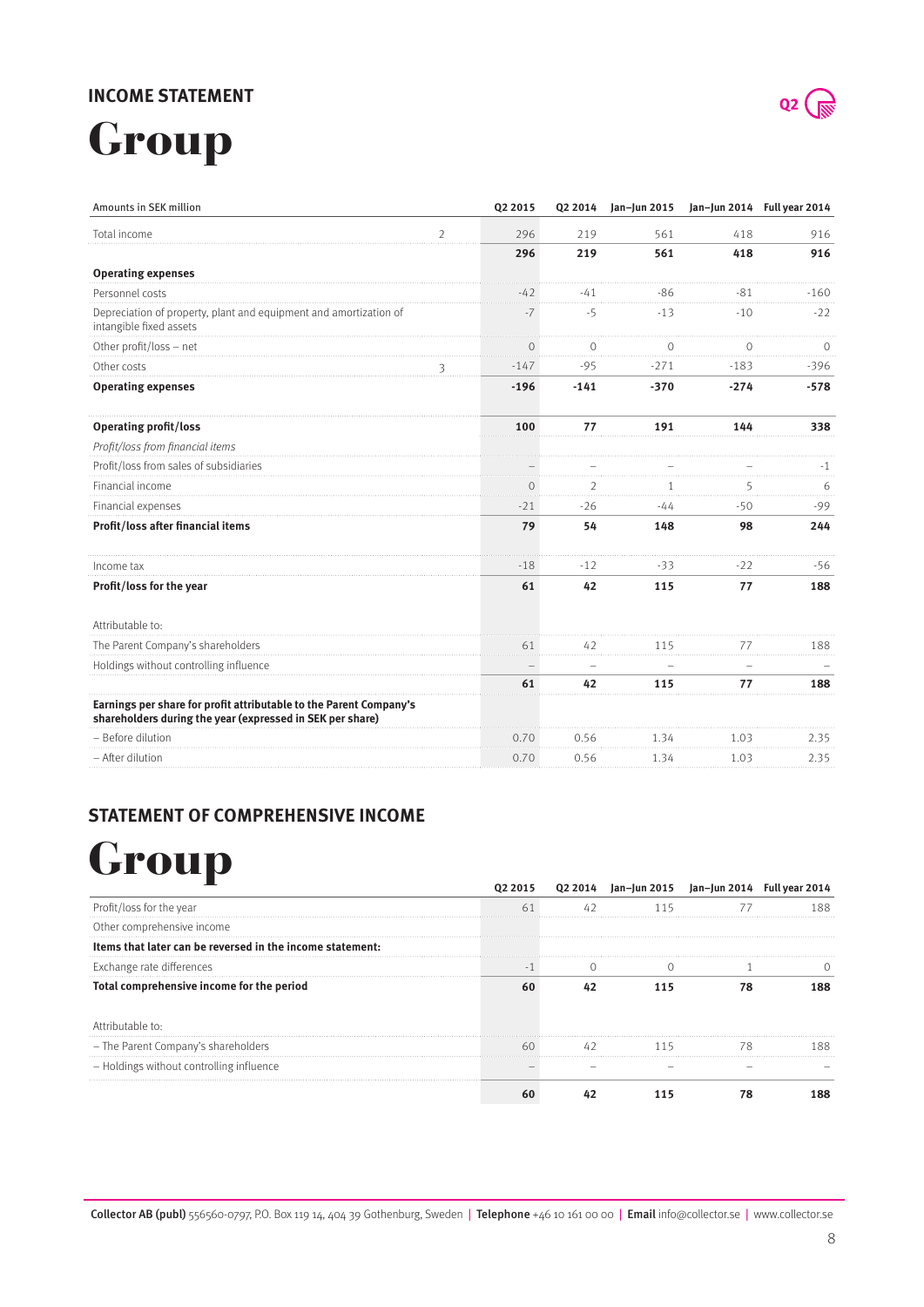## **Balance Sheet**



## **Financial Report**

| Amounts in SEK million                       |                | 30 June 2015 30 June 2014 | Full year<br>2014 |
|----------------------------------------------|----------------|---------------------------|-------------------|
| <b>ASSETS</b>                                |                |                           |                   |
| <b>Non-current assets</b>                    |                |                           |                   |
| Property, plant and equipment                |                |                           |                   |
| Investment real estate                       |                | 2                         |                   |
| Equipment                                    | 9              | 5                         | 7                 |
|                                              | 9              | $\boldsymbol{7}$          | $\overline{7}$    |
| Intangible assets                            |                |                           |                   |
| Capitalized expenditure for development work | 75             | 55                        | 63                |
| Goodwill                                     | 72             | 72                        | 72                |
|                                              | 147            | 127                       | 135               |
| Financial assets                             |                |                           |                   |
| Financial investments                        | 148            |                           |                   |
| Other financial receivables                  | 5              |                           |                   |
| Deferred tax assets                          | $\overline{2}$ | $\overline{2}$            | 2                 |
| Lending and other receivables                | 3,462          | 2,759                     | 3,060             |
|                                              | 3,617          | 2,761                     | 3,062             |
| <b>Total non-current assets</b>              | 3,773          | 2,895                     | 3,204             |
|                                              |                |                           |                   |
| <b>Current assets</b>                        |                |                           |                   |
| Lending and other receivables                | 3,074          | 2,040                     | 2,589             |
| Other receivables                            | 133            | 109                       | 131               |
| Cash and cash equivalents                    | 1,412          | 739                       | 637               |
| <b>Total current assets</b>                  | 4,619          | 2,888                     | 3,357             |
| <b>TOTAL ASSETS</b>                          | 8,392          | 5,783                     | 6,561             |
| <b>EQUITY AND LIABILITIES</b>                |                |                           |                   |
| Equity                                       |                |                           |                   |
| Share capital (93,355,502 shares)            | 9              | 6                         | 7                 |
| Reserves                                     | $-3$           | $-2$                      | $-3$              |
| Other contributed capital                    | 801            | 202                       | 401               |
| Retained earnings, incl. profit for the year | 676            | 478                       | 590               |
| <b>Total equity</b>                          | 1,483          | 685                       | 995               |
| Long-term liabilities                        |                |                           |                   |
| Funding                                      | 368            | 502                       | 510               |
| Deferred tax liabilities                     | 53             | 44                        | 53                |
|                                              | 421            | 547                       | 563               |
| Current liabilities                          |                |                           |                   |
| Accounts payable                             | 23             | 12                        | 20                |
| Accrued expenses and prepaid income          | 156            | 150                       | 135               |
| Current tax liabilities                      | 22             | $\mathbf{1}$              | 11                |
| Other current liabilities                    | 140            | 130                       | 139               |
| Funding                                      | 6,147          | 4,258                     | 4,699             |
| Derivative instruments                       | 0              | 1                         | 1                 |
|                                              | 6,488          | 4,552                     | 5,003             |
| <b>TOTAL EQUITY AND LIABILITIES</b>          | 8,392          | 5,783                     | 6,561             |

 $Q2$   $\sqrt{N}$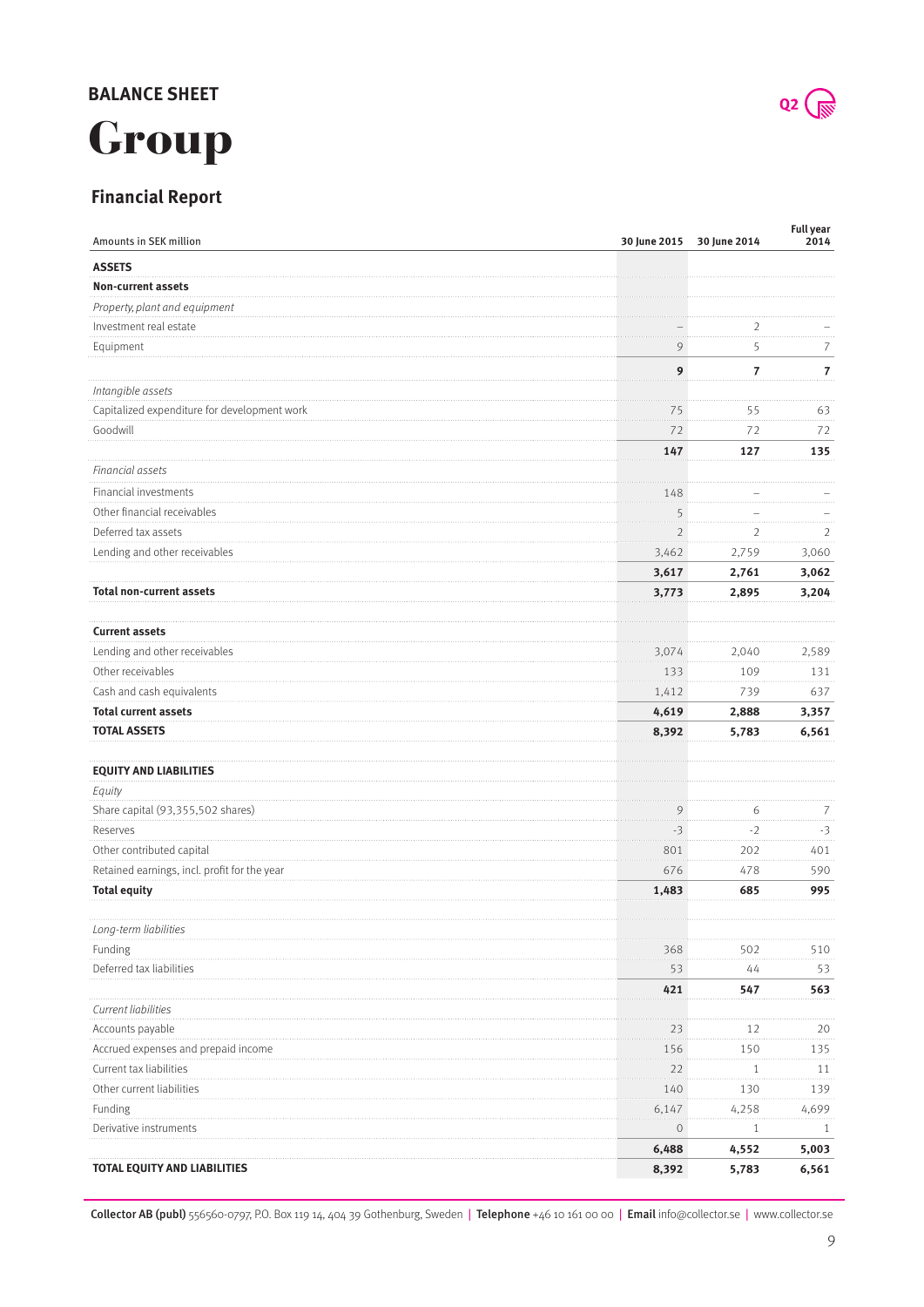## **Summary of changes in equity**



## Group

|                                                                  |                |                                 |          | Attributable to the Parent Company's shareholders |                       |                                                |                           |
|------------------------------------------------------------------|----------------|---------------------------------|----------|---------------------------------------------------|-----------------------|------------------------------------------------|---------------------------|
| Amounts in SEK million                                           | Share capital  | Other<br>contributed<br>capital | Reserves | Retained<br>earnings                              | Total                 | Holdings with-<br>out controlling<br>influence | Total equity              |
| Opening balance as at 1 January 2014                             | 6              | 200                             | $-3$     | 432                                               | 635                   | $\bf{0}$                                       | 635                       |
| Comprehensive income                                             |                |                                 |          |                                                   |                       |                                                |                           |
| Profit/loss for the year                                         |                |                                 |          |                                                   |                       |                                                | 77                        |
| Other comprehensive income                                       |                |                                 |          |                                                   |                       |                                                |                           |
| Exchange rate differences                                        |                |                                 |          |                                                   |                       |                                                | 1                         |
| Total other comprehensive income                                 |                |                                 |          |                                                   | 1                     |                                                | $\mathbf{1}$              |
| <b>Total comprehensive income</b>                                |                |                                 | 1        | $\prime\prime$                                    | 78                    |                                                | 78                        |
| Transactions with shareholders                                   |                |                                 |          |                                                   |                       |                                                |                           |
| New issue of preference shares<br>Dividend on preference shares  |                |                                 |          |                                                   | 2<br>$\Omega$         |                                                | $\overline{2}$<br>$\circ$ |
|                                                                  |                |                                 |          |                                                   |                       |                                                |                           |
| Ordinary dividend<br><b>Total transactions with shareholders</b> |                |                                 |          | -30<br>-30                                        | $-30$<br>$-28$        |                                                | $-30$<br>$-28$            |
|                                                                  |                |                                 |          |                                                   |                       |                                                |                           |
| Closing balance as at 30 June 2014                               | 6              | 202                             | -2       | 478                                               | 685                   | $\bf{0}$                                       | 685                       |
| Opening balance as at 1 January 2014                             | 6              | 200                             | $-3$     | 432                                               | 635                   | $\bf{0}$                                       | 635                       |
| Comprehensive income                                             |                |                                 |          |                                                   |                       |                                                |                           |
| Profit/loss for the year                                         |                |                                 |          | 188                                               | 188                   |                                                | 188                       |
| Other comprehensive income                                       |                |                                 |          |                                                   |                       |                                                |                           |
| Exchange rate differences                                        |                |                                 |          |                                                   | $\left($              |                                                | 0                         |
| Total other comprehensive income                                 |                |                                 |          | 188                                               | $\Omega$<br>188       |                                                | $\circ$<br>188            |
|                                                                  |                |                                 |          |                                                   |                       |                                                |                           |
| Transactions with shareholders                                   |                |                                 |          |                                                   |                       |                                                |                           |
| New issue of preference shares                                   |                |                                 |          |                                                   | 2                     |                                                | 2                         |
| New issue of ordinary shares<br>Dividend on preference shares    |                | 199                             |          |                                                   | 200<br>$\overline{0}$ |                                                | 200<br>$\mathbf{0}$       |
| Ordinary dividend                                                |                |                                 |          | $-30$                                             | $-30$                 |                                                | $-30$                     |
| <b>Total transactions with shareholders</b>                      |                | 201                             |          | $-30$                                             | 171                   |                                                | 171                       |
| Closing balance as at 31 December 2014                           |                | 401                             |          | 590                                               | 995                   | 0                                              | 995                       |
|                                                                  | 7              |                                 | -3       |                                                   |                       |                                                |                           |
| Opening balance as at 1 January 2015<br>Comprehensive income     | $\overline{z}$ | 401                             | $-3$     | 590                                               | 995                   | $\sim$                                         | 995                       |
| Profit/loss for the year                                         |                |                                 |          | 115                                               | 115                   |                                                | 115                       |
| Other comprehensive income                                       |                |                                 |          |                                                   |                       |                                                |                           |
| Exchange rate differences                                        |                |                                 |          |                                                   |                       |                                                | 0                         |
| Total other comprehensive income                                 |                |                                 |          |                                                   |                       |                                                |                           |
|                                                                  |                |                                 |          |                                                   |                       |                                                |                           |
| Transactions with shareholders                                   |                |                                 |          |                                                   |                       |                                                |                           |
| New issue of ordinary shares                                     |                | 400                             |          |                                                   | 400                   |                                                | 400                       |
| Bonus issue of ordinary shares<br>Dividend on preference shares  | $\overline{2}$ |                                 |          | $-2$                                              | $\mathbf 0$<br>$-2$   |                                                | 0<br>$-2$                 |
| Costs related to the new issue (net)                             |                |                                 |          | $-25$                                             | $-25$                 |                                                | $-25$                     |
| <b>Total transactions with shareholders</b>                      |                |                                 |          |                                                   |                       |                                                |                           |
| Closing balance as at 30 June 2015                               | 9              | 801                             | -3       | 676                                               | 1,483                 | 0                                              | 1,483                     |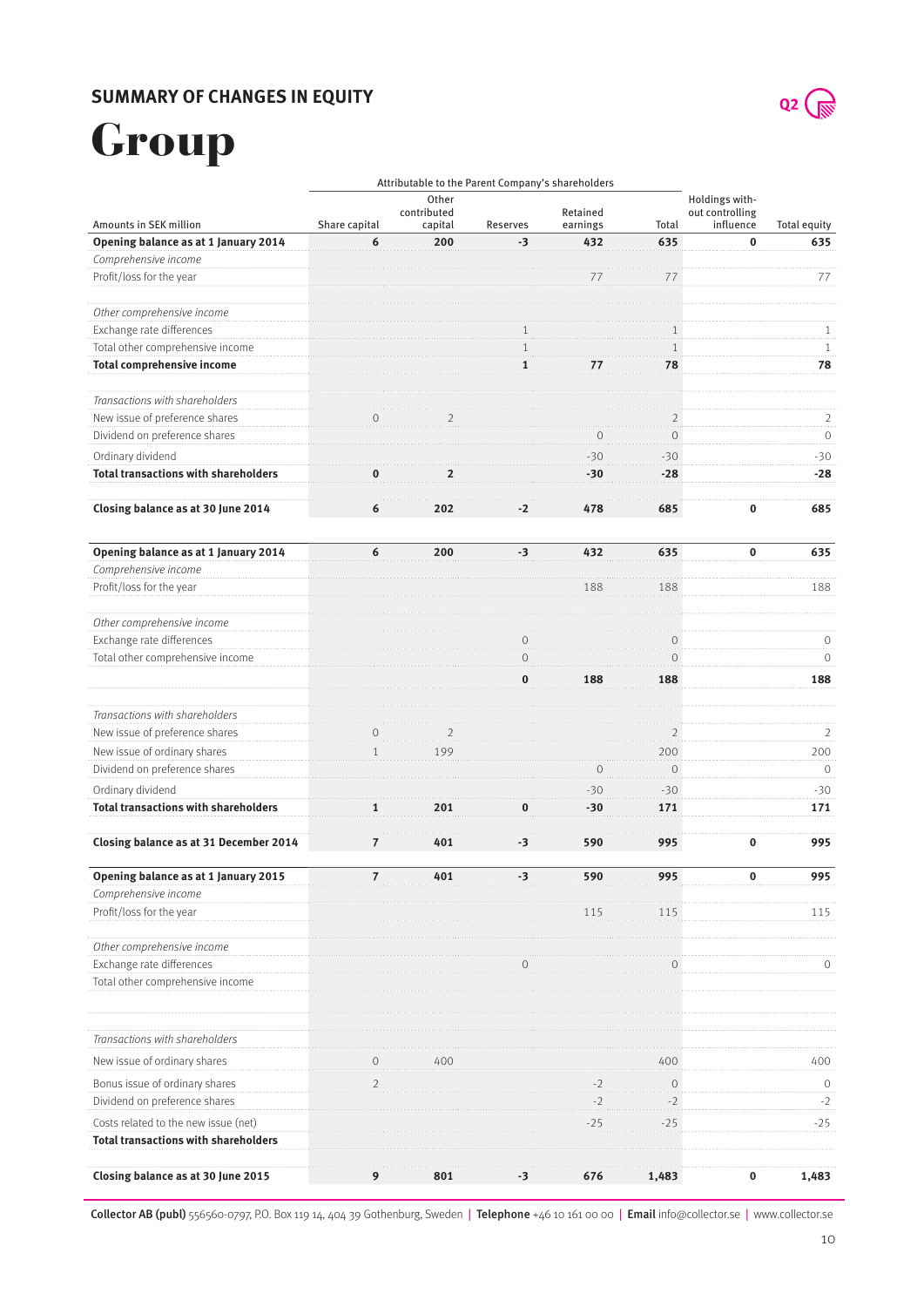## **Cash flow statement**



# Group

| Amounts in SEK million                                                   | Q2 2015 |        | Q2 2014 Jan-Jun 2015 | Jan-Jun 2014 | Full year 2014 |
|--------------------------------------------------------------------------|---------|--------|----------------------|--------------|----------------|
| <b>Current operations</b>                                                |         |        |                      |              |                |
| Profit/loss after financial items                                        | 79      | 54     | 148                  | 98           | 244            |
| Adjustments for non-cash items, etc.                                     | 55      | 5      | 60                   | 3            | 19             |
|                                                                          | 134     | 59     | 208                  | 101          | 263            |
| Taxes paid                                                               | $-11$   | $-11$  | $-22$                | $-23$        | $-39$          |
| Cash flow from operating activities<br>before changes in working capital | 123     | 48     | 186                  | 78           | 224            |
| Cash flow from changes in working capital                                | $-651$  | $-381$ | -901                 | -730         | $-1,616$       |
| Cash flow from operating activities                                      | $-528$  | $-333$ | $-715$               | $-652$       | $-1,392$       |
| <b>Cash flow from investment activities</b>                              | $-15$   | $-15$  | $-182$               | $-21$        | -35            |
| Cash flow from financing activities                                      | 1,047   | 153    | 1,672                | 888          | 1,539          |
| Cash flow for the period                                                 | 504     | $-195$ | 775                  | 216          | 112            |
| Cash and equivalents at beginning of the year                            | 905     | 934    | 637                  | 522          | 522            |
| Exchange rate differences in cash and cash equivalents                   | 3       | 1      | 0                    |              | 3              |
| Cash and equivalents at year-end                                         | 1,412   | 739    | 1,412                | 739          | 637            |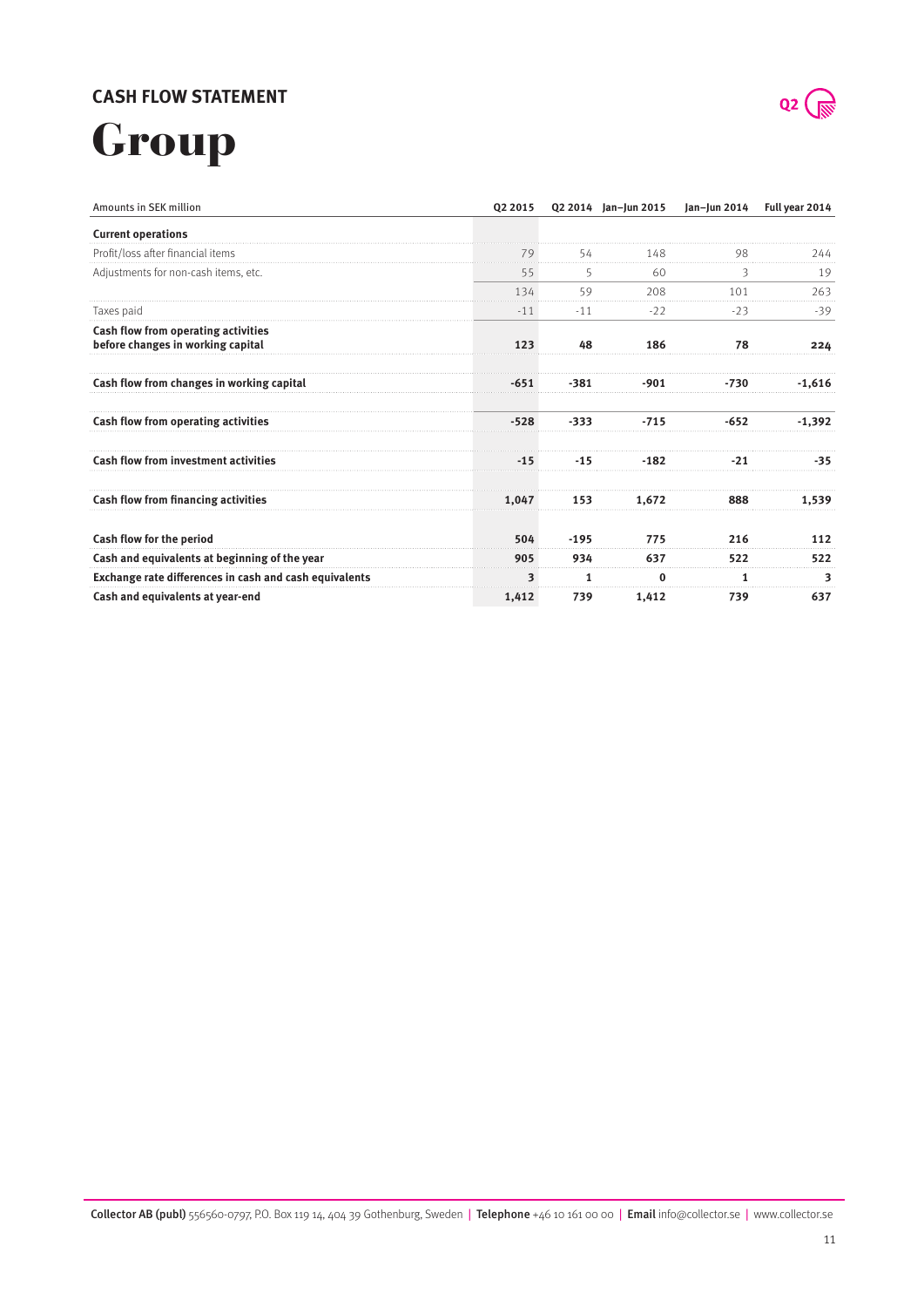## Parent Company **Income statement**



## **Income Statement, Parent Company**

| , <b></b><br>p~ <i>y</i><br>Amounts in SEK million                                           | Q2 2015 |         | Q2 2014 Jan-Jun 2015 Jan-Jun 2014 |      | <b>Full year</b><br>2014 |
|----------------------------------------------------------------------------------------------|---------|---------|-----------------------------------|------|--------------------------|
| Operating income                                                                             | 17      | 9       | 28                                | 21   | 39                       |
| <b>Operating expenses</b>                                                                    |         |         |                                   |      |                          |
| Other external costs                                                                         | -16     |         | -27                               |      | -34                      |
| Depreciation of property, plant and equipment and amortization of<br>intangible fixed assets | $-3$    | $-3$    | -6                                | $-5$ | $-10$                    |
| <b>Operating profit/loss</b>                                                                 | $-2$    | -4      | $-5$                              | -4   | $-5$                     |
| Profit/loss from financial items                                                             |         |         |                                   |      |                          |
| Profit/loss from holdings in Group companies                                                 |         |         |                                   |      |                          |
| Interest income and similar items                                                            | 0       | 0       |                                   | 0    |                          |
| Interest expenses and similar profit/loss items                                              | $\circ$ | $\circ$ | 0                                 | 0    | 0                        |
| Profit/loss after financial items                                                            |         | -4      | -5                                | -4   |                          |
| <b>Appropriations</b>                                                                        |         |         |                                   |      |                          |
| Appropriations, other                                                                        |         |         |                                   |      |                          |
| Profit/loss before tax                                                                       | - 2     | -4      | -5                                | -4   |                          |
| Income tax                                                                                   | 0       | 0       | 1                                 | 0    | -1                       |
| Profit/loss for the year                                                                     | $-2$    | -4      | -4                                | -4   |                          |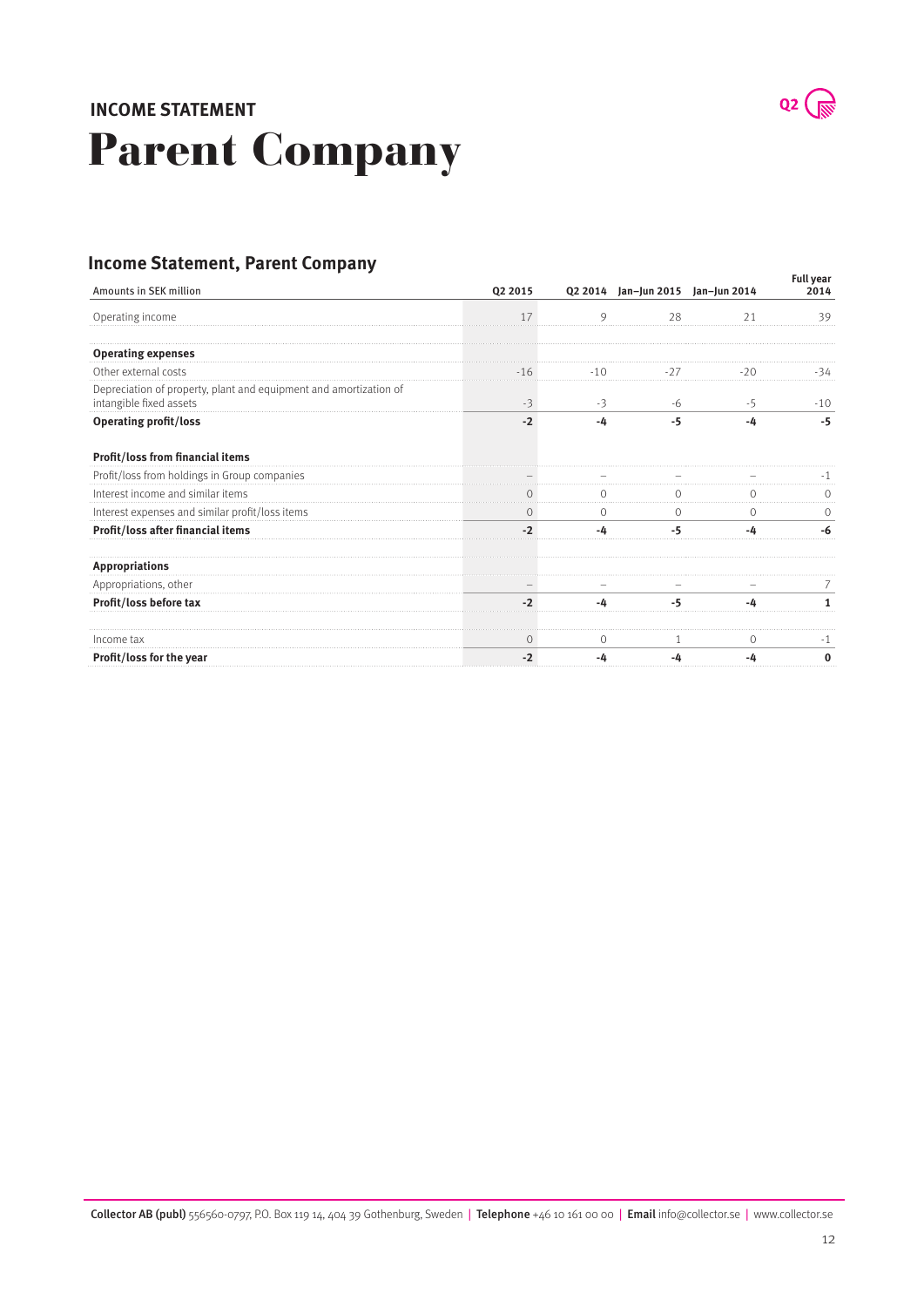## Parent Company **Balance Sheet**

| Amounts in SEK million                                     |             | 30 June 2015 30 June 2014 | Full year<br>2014 |
|------------------------------------------------------------|-------------|---------------------------|-------------------|
|                                                            |             |                           |                   |
| <b>ASSETS</b><br><b>Non-current assets</b>                 |             |                           |                   |
| Intangible assets                                          |             |                           |                   |
| Capitalized expenses for development work and similar work |             | 23                        |                   |
|                                                            | 27<br>27    | 23                        | 25<br>25          |
| Property, plant and equipment                              |             |                           |                   |
| Equipment                                                  | 6           | 3                         | 5                 |
|                                                            | 6           | 3                         | 5                 |
| Financial assets                                           |             |                           |                   |
| Holdings in Group companies                                | 742         | 193                       | 392               |
| Other non-current receivables                              | 5           | 5                         | 5                 |
| Deferred tax assets                                        | 3           | 3                         | 2                 |
|                                                            | 750         | 200                       | 399               |
| <b>Total non-current assets</b>                            | 783         | 226                       | 429               |
|                                                            |             |                           |                   |
| <b>Current assets</b>                                      |             |                           |                   |
| Current receivables                                        |             |                           |                   |
| Receivables with Group companies                           | 25          | 7                         | 15                |
| Other receivables                                          | 26          | $\sqrt{4}$                | 13                |
| Prepaid expenses and accrued income                        | 3           | 3                         | 3                 |
|                                                            | 54          | 14                        | 31                |
| Cash and bank balances                                     | 365         | $\mathbf{1}$              | $\overline{2}$    |
| <b>Total current assets</b>                                | 419         | 15                        | 33                |
| <b>TOTAL ASSETS</b>                                        | 1202        | 241                       | 462               |
|                                                            |             |                           |                   |
| <b>EQUITY AND LIABILITIES</b>                              |             |                           |                   |
| Equity                                                     |             |                           |                   |
| Restricted equity                                          |             |                           |                   |
| Share capital (93,355,502 shares)                          | 9           | 6                         | 7                 |
| Statutory reserve                                          | 18          | 18                        | 18                |
|                                                            | 27          | 24                        | 25                |
| Non-restricted equity                                      |             |                           |                   |
| Share premium reserve                                      | 762         | 163                       | 362               |
| Profit/loss brought forward                                | $-110$      | $-81$                     | $-81$             |
| Profit/loss for the year                                   | -4          | $-3$                      | $\circ$           |
|                                                            | 648         | 79                        | 281               |
|                                                            | 675         | 103                       | 306               |
| <b>Untaxed reserves</b>                                    |             |                           |                   |
| Tax allocation reserves                                    | 14          | 14                        | 14                |
|                                                            | 14          | 14                        | 14                |
| <b>Current liabilities</b>                                 |             |                           |                   |
| Deposits from the public                                   | $\mathbf 1$ | $\circ$                   | 1                 |
| Accounts payable                                           | 8           | 3                         | 5                 |
| Liabilities to Group companies                             | 501         | 115                       | 130               |
| Other current liabilities                                  |             |                           |                   |
| Accrued expenses and prepaid income                        | 3           | 6                         | 5                 |
|                                                            | 513         | 124                       | 141               |
| TOTAL EQUITY AND LIABILITIES                               | 1202        | 241                       | 462               |
|                                                            |             |                           |                   |

Collector AB (publ) 556560-0797, P.O. Box 119 14, 404 39 Gothenburg, Sweden | Telephone +46 10 161 00 00 | Email info@collector.se | www.collector.se

 $Q2$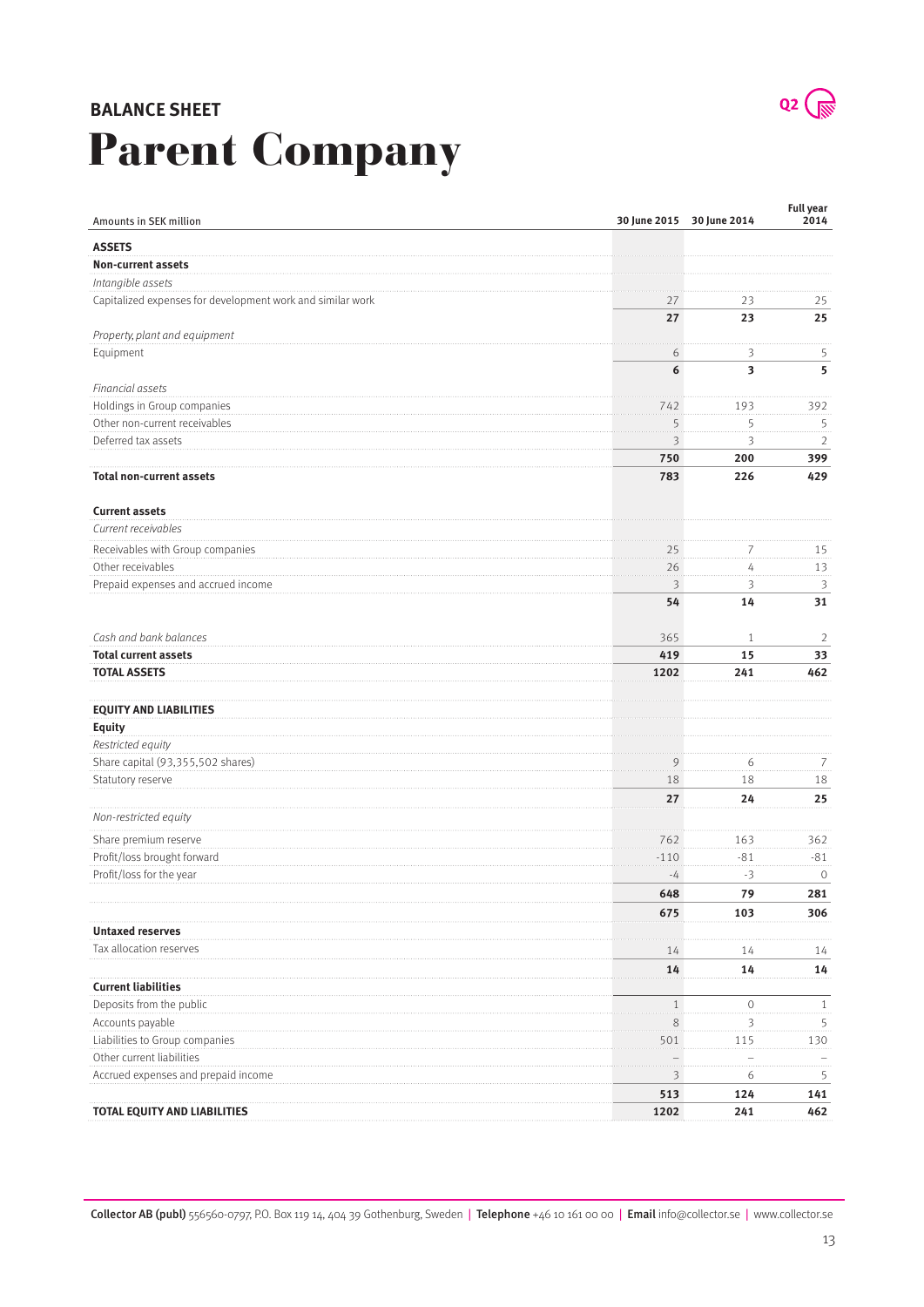## $Q2$   $\left(\frac{1}{N^2}\right)$ Accounting principles and notes to the financial statements

## **General accounting principles**

The interim report is prepared in accordance with IFRS/IAS 34, and the Swedish Financial Supervisory Authority's Regulations and General Guidelines on Annual Accounts for Credit Institutions and Securities Companies (FFFS 2008:25, Chapter 7, Sections 2–3, and Chapter 8), the Annual Accounts Act for Credit Institutions and Securities Companies (Chapter 7, Sections 7–8) and the Swedish Financial Reporting Board's recommendation RFR 1 Supplementary Accounting Rules for Groups have been taken into consideration.

No new or revised IFRS or interpretations by IFRIC have had any effect on the Group's financial position, profit or disclosures. The accounting principles and bases for assessments in the interim report are consistent with those applied in the 2014 Annual Report.

For the Parent Company, the Swedish Annual Accounts Act and Swedish Financial Reporting Board's recommendation RFR 2 Accounting for Legal Entities have been applied.

## **Segment reporting**

| Note 1                                 |        |           |                     |                           |
|----------------------------------------|--------|-----------|---------------------|---------------------------|
| Amounts in SEK million (Q2 2015)       | Retail | Corporate | <b>Eliminations</b> | <b>Collector</b><br>Group |
| Income, external customers             | 199    | 97        |                     | 296                       |
| Income, internal                       | 16     | 12        | $-28$               | $\circ$                   |
| <b>Total income</b>                    | 215    | 109       | $-28$               | 296                       |
| Profit/loss before tax                 | 52     | 27        |                     | 79                        |
| Lending and other accounts receivables | 4,194  | 2,341     |                     | 6,535                     |
| Amounts in SEK million (Q2 2014)       | Retail | Corporate | <b>Eliminations</b> | Collector<br>Group        |
| Income, external customers             | 146    | 72        |                     | 219                       |
| Income, internal                       | 11     | 9         | $-20$               | 0                         |
| <b>Total income</b>                    | 157    | 82        | $-20$               | 219                       |
| Profit/loss before tax                 | 35     | 18        |                     | 54                        |
| Lending and other accounts receivables | 3,283  | 1,515     |                     | 4,798                     |
| Amounts in SEK millon (Jan-June 2014)  | Retail | Corporate | <b>Eliminations</b> | Collector<br>Group        |
| Income, external customers             | 384    | 177       |                     | 561                       |
| Income, internal                       | 29     | 21        | -50                 | $\circ$                   |
| <b>Total income</b>                    | 413    | 198       | $-50$               | 561                       |
| Profit/loss before tax                 | 98     | 50        |                     | 148                       |
| Lending and other accounts receivables | 4,194  | 2,341     |                     | 6,535                     |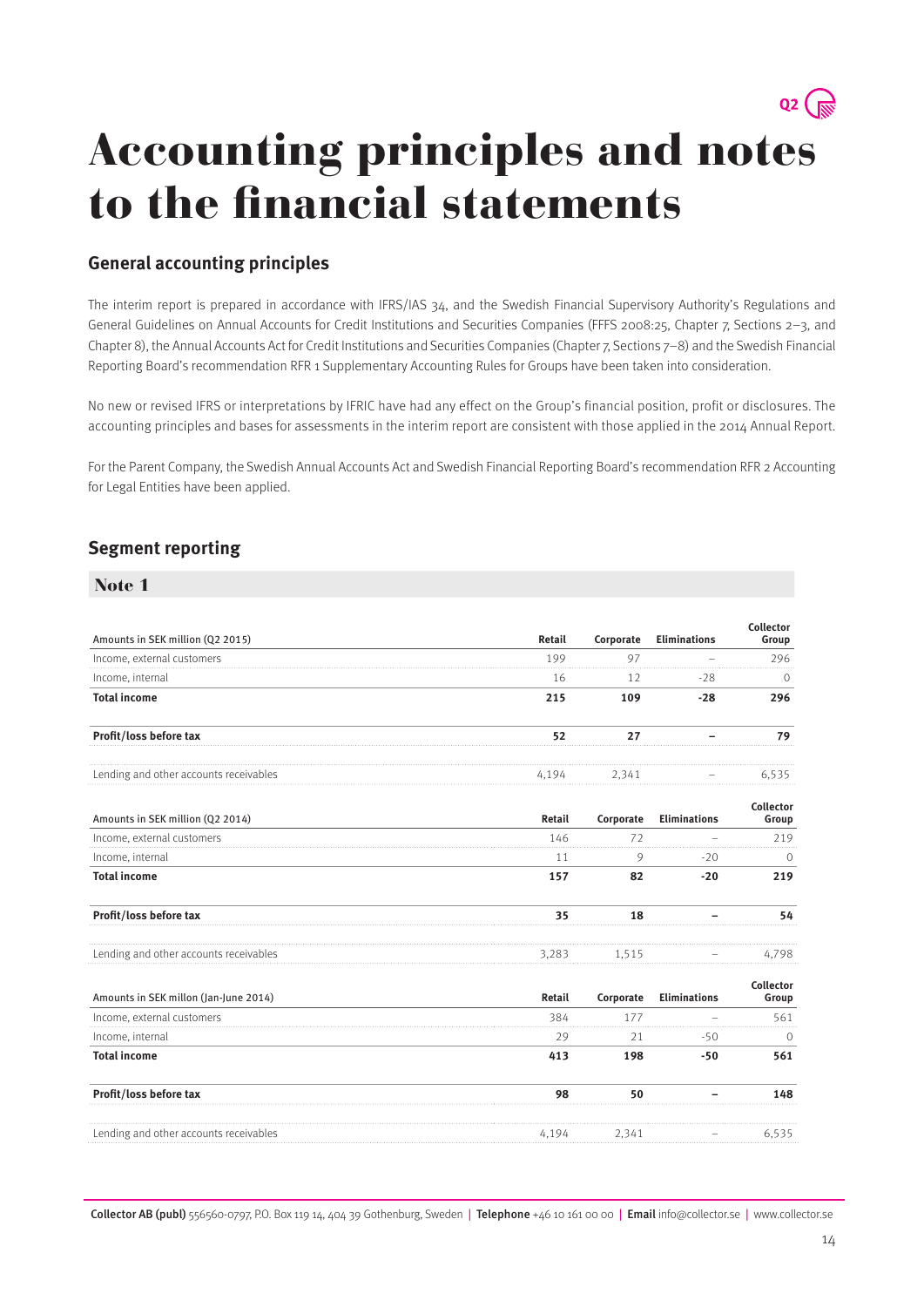## **Segment reporting, cont.**

| Amounts in SEK million (Jan-June 2014) | Retail |  | Group |
|----------------------------------------|--------|--|-------|
| Income, external customers             | P.     |  |       |
| Income, internal                       |        |  |       |
| <b>Total income</b>                    |        |  |       |
| <b>Profit/loss before tax</b>          |        |  |       |
| Lending and other accounts receivables | 283    |  |       |

| Amounts in SEK million (full year 2014) | Retail |  | roup |
|-----------------------------------------|--------|--|------|
| Income, external customers              |        |  |      |
| Income, internal                        |        |  |      |
| Total income                            |        |  |      |
| Profit/loss before tax                  |        |  |      |
| Lending and other accounts receivables  | 3.740  |  |      |

## **Income per significant type of income**

### Note 2

| Commission income |  |  |  |
|-------------------|--|--|--|
| Interest income   |  |  |  |
| Income            |  |  |  |
|                   |  |  |  |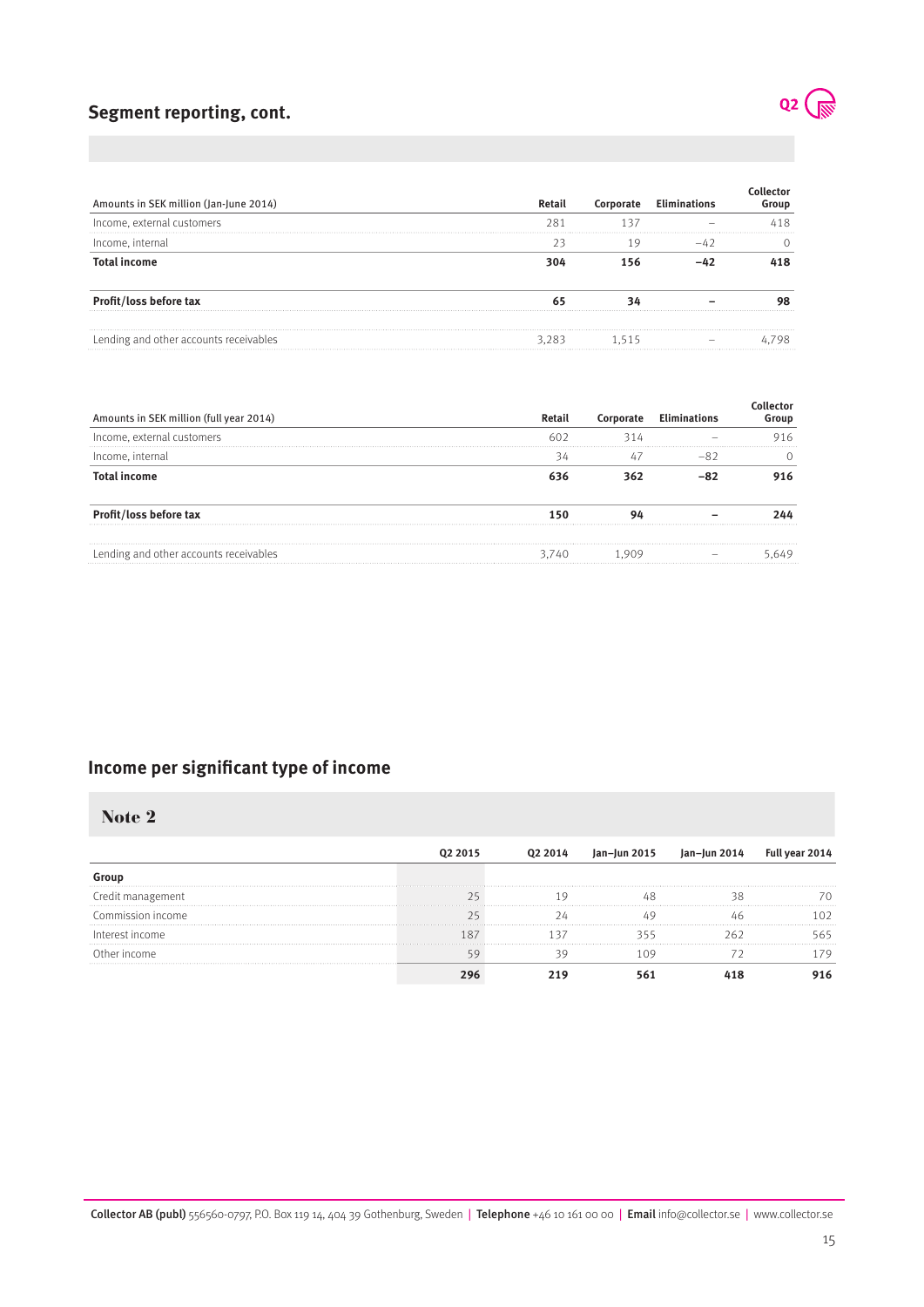## **Other costs**



**2014 Year 2014**

### Note 3

|                                  |  | lan- | Jan-Jun 2014 | Full yea |
|----------------------------------|--|------|--------------|----------|
|                                  |  |      |              |          |
| Commission expenses              |  |      |              |          |
|                                  |  |      |              |          |
| Costs acquired credit portfolios |  |      |              |          |
|                                  |  |      |              |          |
| <sup>D</sup> ostage costs        |  |      |              |          |
|                                  |  |      |              |          |
| Other operating expenses         |  |      |              |          |
|                                  |  |      |              |          |

## **Capital adequacy**

### Note 4

|                                |                 | Corporate Group |                          |                                  | Corporate Group |                 |                  |  |
|--------------------------------|-----------------|-----------------|--------------------------|----------------------------------|-----------------|-----------------|------------------|--|
| Capital base                   | 30 June<br>2015 | 30 June<br>2014 | <b>Year 2014</b>         | Capital requirement              | 30 June<br>2015 | 30 June<br>2014 | <b>Year 2014</b> |  |
| Eauitv                         | 1.482           | 67              | 995                      | Credit risk                      | 471             | 335             | 398              |  |
| Deduction non audited profit   | $-115$          |                 |                          | Market risk                      | 4               |                 |                  |  |
| Deduction intangible assets    | $-101$          | -82             | -90                      | CVA risk                         | 0               |                 |                  |  |
| Tier 1 capital                 | 1.266           | 589             | 906                      | Operational risk                 | 86              | 73              | 86               |  |
| Tier 2 capital                 |                 |                 |                          | <b>Total capital requirement</b> | 561             | 412             | 487              |  |
| Deduction from Tier 1 and Tier |                 |                 | $\overline{\phantom{0}}$ | <b>Summary of capital</b>        |                 |                 |                  |  |
| 2 capital                      |                 |                 |                          | <b>Capital surplus</b>           | 705             | 178             | 41 G             |  |
| Expanded capital base          |                 |                 |                          | Capital adequacy ratio           | 2.26            | 1.43            | 1.86             |  |
| <b>Capital base</b>            | .266'           | 589             | 906                      | <b>Total capital ratio</b>       | 18.1%*          | 11.5%           | 14.9%            |  |

|                                                   |                 | 30 June 2015 |                                    |                 | 30 June 1 2014 |                                  |                 | Full year 2014 |                                    |  |
|---------------------------------------------------|-----------------|--------------|------------------------------------|-----------------|----------------|----------------------------------|-----------------|----------------|------------------------------------|--|
| <b>Exposures Corporate Group</b><br>(Credit risk) | <b>Exposure</b> |              | Minimum<br>require-<br>ment $(8%)$ | <b>Exposure</b> |                | Minimum<br>require-<br>ment (8%) | <b>Exposure</b> |                | Minimum<br>require-<br>ment $(8%)$ |  |
| Municipalities and other<br>associations          | 137             |              |                                    |                 |                |                                  |                 |                |                                    |  |
| Institutional exposures                           | 1.420           | 284          | 73                                 | 813             | 163            | 13                               | 494             | 99             |                                    |  |
| Corporate exposure                                | 1.627           | 1.627        | 130                                | 907             | 907            | 73                               | 1.309           | 1.309          | 105                                |  |
| Household exposures                               | 3.567           | 2.675        |                                    | 2741            | 2.056          | 164                              | 3.134           | 2.350          | 188                                |  |
| Unregulated items                                 |                 | 912          | 73                                 | 741             | 741            | 59                               | 828             | 828            | 66                                 |  |
| Other items                                       | 388             | 388          | 31                                 | 317             | 317            | 25                               | 394             | 394            | 32                                 |  |
|                                                   | 8.051           | 5.887        |                                    | 5.565           |                | 335                              | 6.270           | .980           |                                    |  |

Collector AB (publ) is the Parent Company in a consolidated situation that includes the subsidiaries Collector Credit AB (credit institution), Collector Finland OY, Payport GmbH and Collector Norge AS. Collector applies the standardized approach in the calculation of credit risk. For operational risk, the basic indicator approach is used.

\* As per 30 June 2015, the capital base does not include profit for the period 1 January–30 June 2015 for the financial group of companies. This profit amounted to SEK 115 million. If the period's profit is included, the capital base for the financial group of companies amounted to SEK 1,381 million as per 30 June 2015 and the total capital ratio amounted to 19.7%.